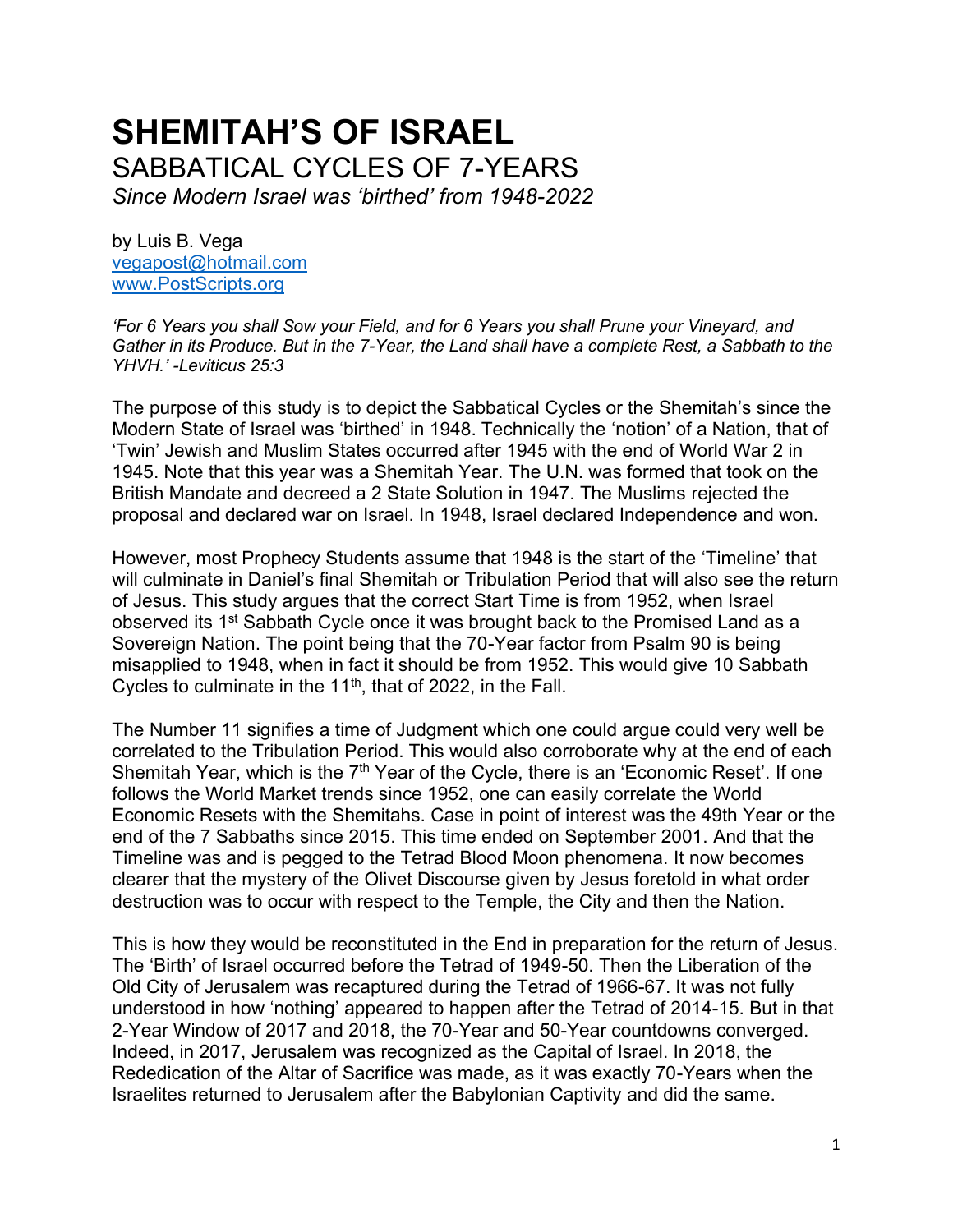#### **Meaning of Numbers 11**

This to say that in YHVH's Mercy, a 7-Year Countdown and Warning as the Sabbath Cycle from 2015-2022 is the 10<sup>th</sup> since 1952. It is as if Christ Jesus is extending and giving a buffer of 7-Years for Israel, the USA and the World to repent in lieu of the subsequent 11<sup>th</sup> Tribulation Shemitah Years to occur thereafter. Thus, if this 1952-2022 timeline and theory is correct, then from Fall of 2022 to the Fall of 2029, will then have to correlate to Daniel's 70th Week. It will also be the 11<sup>th</sup> in the Sabbath Cycle since 1952, which in a Numerical Value means 'Judgment' or in this case, Tribulation.

The following is a Numerical Value study from biblestudy org as it correlates to the 11<sup>th</sup> Shemitah or Sabbath Cycle to begin in the Fall of 2022 since 1952, after Israel 'entered' into the Promised Land in 1948. If the Cycle is valid and true, it would corroborate what events and the demeaner will constitute in the Last Shemitah or Daniel's 70th Week of Years. The Number 11 symbolizes Disorder, Chaos and Judgment. The Number 11 represents the irresponsibility of breaking the Law, which brings Disorder and Judgment. In Genesis 11, Mankind rebelled against YHVH and built the Tower of Babel. YHVH judged them by confusing Mankind's Language, resulting in 'Chaos out of Order'.

Jehoiakim, one of the last Kings over Judah, ruled for 11 years (609 to 598 B.C.). In terms of the Last Days, the Apostle John saw 11 things in connection with the Final Judgment in the book of Revelation 20:12-14. This segment and last Testament of the Written Bible comments on the events that will be perhaps occurring during the 11<sup>th</sup> Shemitah since 1952. Thus, this is why one believes the 70-Year countdown should be from 1952 when the modern State of Israel came back into the Promised Land and when the Sabbath Cycles started to then synchronize to the Agricultural Cycles.

Although Prophetic and Historic as 1948 was and is for Israel, the Psalm 90 70-Year Generation Factor should be pegged to 1952. This would then make Fall of 2022 to Fall of 2029 the next Sabbath or 7-Year Cycle. The Shemitah Year refers to the Last Year in the 7-Year Sabbath Cycle. In the present case, it is from Fall 2021 to Fall 2022. It is in the 7<sup>th</sup> Year where there is to be no Planting, Pruning or Harvesting. That is why, prophetically speaking, the Principle of the Shemitah Year does not apply to the Gentiles or even Israel presently, as it is the Age of Grace. Realize that the Jewish State is secular and the Farmers do not observe for the most part the Sabbath Cycles. Why not? Israel is not under the Headship or Lordship of the Messiah, Jesus.

But they will be starting in the Fall of 2022 to the Fall of 2029. Realize that the Jewish Years straddle the Gregorian Years. However, this Messiah will be the Imposter, the AntiChrist. Yet, the Prophetic Pattern remains as this overlapping time of Israel with the Church Age is a prelude to the Last Shemitah where it will be observed by National Israel and culminate with the return of Jesus. The question one and others propose, is that perhaps this Sabbath Cycle is the 70<sup>th</sup> Week of Years from Daniel. As the Week of Years is a Jewish Idiom for a 7-Year Sabbath duration of time. This is why the Tribulation cannot be only 3.5 years. Thus, the 'Last Shemitah' ends on September 11, 2029. Amazingly, this date will be Yom Teruah on the Torah Calendar. Can the Sabbath Cycle counts be incorrect? Sure. But it seems pretty amazing if it comes out to be true.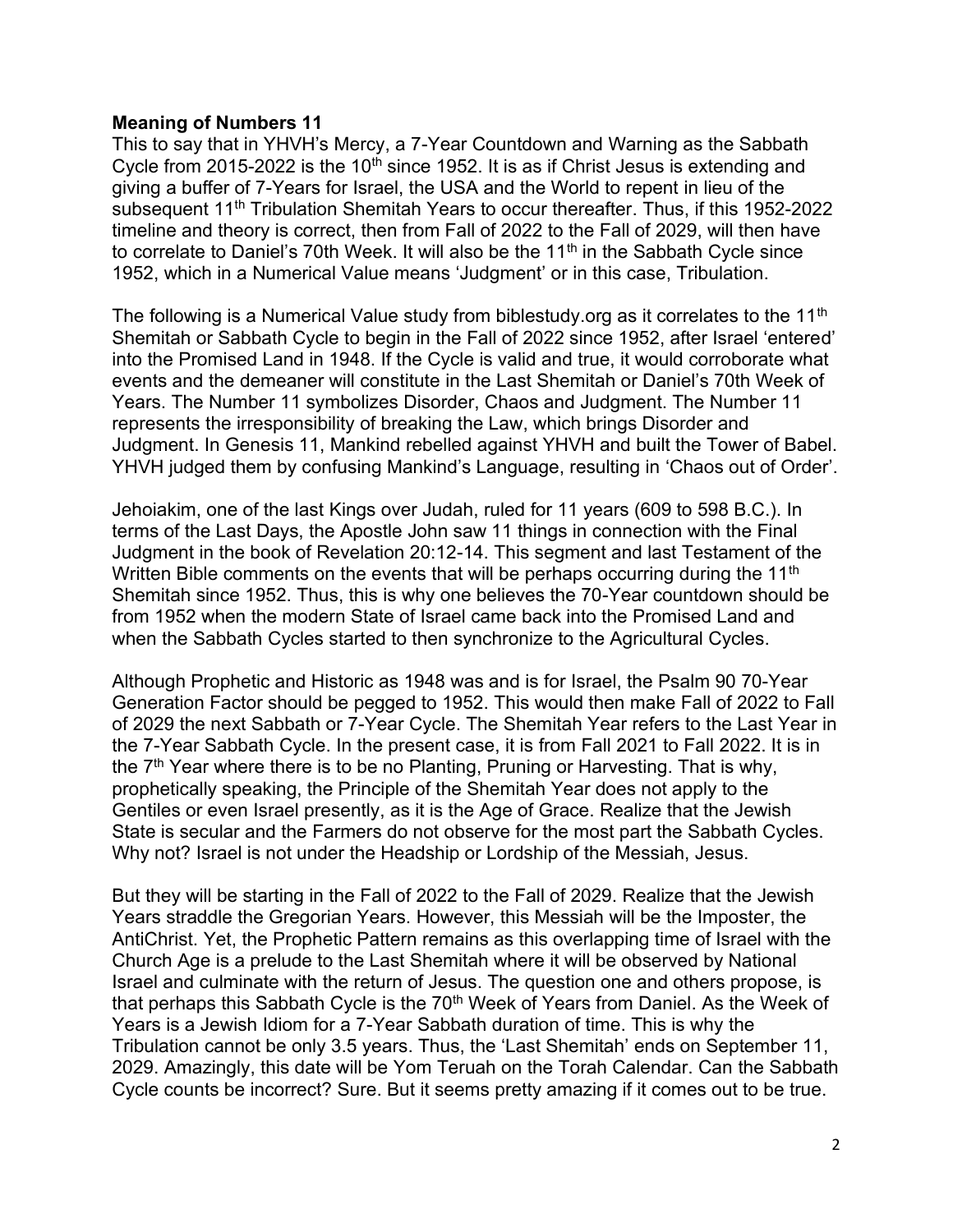### **Time is Up**

And then others argue that the creation of the Modern State of Israel is an 'Imposter' and that the 'Jews' living there are not the 'Jews' of the Bible. Consider that this precise condition, spiritually would be the case as YHVH would indeed bring His Earthly People back to the Promised Land. This is foretold in Ezekiel in the account and condition of the Valley of Dry Bones. Israel would be reconstituted, Nation, City and Temple, but in Unbelief still. Thus, the question, if this in-gathering and accomplishment is not what YHVH meant, then at what time is there then the occasion where YHVH will be gathering the 'Jews' from the Nations in the End of Days? Where are they now?

And if one applies the Dispensational Template of the 1 Day = 1000 Years, the 6000<sup>th</sup> Epoch is about to conclude. This time sequence pattern would not leave enough time for reconstituting the 'True' Nation and Jews then. One contends that the reason for such an overlap of Dispensations currently in play with the Nation of Israel and the Church Age is that Christ Jesus is allowing for the Reconstitution of the Elements that were foretold by Him that were to be destroyed, the Temple, City and Nation. And that in that order, they are being Reconstituted. Why? It is in preparation for Jesus' 2<sup>nd</sup> coming as they were in place in Jesus' 1<sup>st</sup> coming.

Thus, the 7-Year Shemitah Cycle from 2015-2022 would be a countdown and an inference to the 7 'Good Years' of Joseph. This is then to be followed by the 7-Years of Bad Years of Famine, Pestilence and Drought, that is the Tribulation Period. So, this to suggest that there are several parallel timelines occurring that overlap each other. One is from 1948 when Israel became a Nation. Then with the Jubilee of the liberation of Jerusalem in 1967. Then the mysterious one connected to the coming rebuilding of the Temple. It could then be based on the Shemitah Cycle.

Then in tandem, one has presented the 33 Shemitah Countdown for the USA, that converges on 2022. This to say that the decline and dismantling of the USA is by design and it is to usher-in the Global Reset. So as to the question, what about the not 'Harvesting' on the  $7<sup>th</sup>$  Year? To reiterate, realize that the Shemitah is not binding to the Gentile Church Age. And neither for the entire Jewish State, as it is 'Secular' presently. Most Jews are not 'Religious' and do not keep the Shemitah. Not even all the Farmers do, although increasingly many are starting to. It is currently an individual conviction and matter of conscious.

However, the Last Shemitah, one contends will converge on that having to be Daniel's 70<sup>th</sup> Week of Years. And as presented before, one contents that the Shemitah Sabbath Cycle of 7-Years specifically pertains to the Promised Land. And thus, an Israel issue that has to do with Israel not yet fully paying back for the Sabbaths the Promised Land was not allowed to Rest. It is akin to a National Debt of Years Israel still owes YHVH, and not the Church. Thus, the Bride of Christ, the Church Age has to end before the Last Shemitah 7-Year Sabbath Cycle is to be collected by Christ Jesus. The Bride of Christ cannot be made to pay for what Israel 'owes', etc. Thus, this is a case for the Pre-Tribulation Rapture sequence. But how does one know for sure that the Sabbath Count of the 7-Year Cycle are correct? It is not known for sure.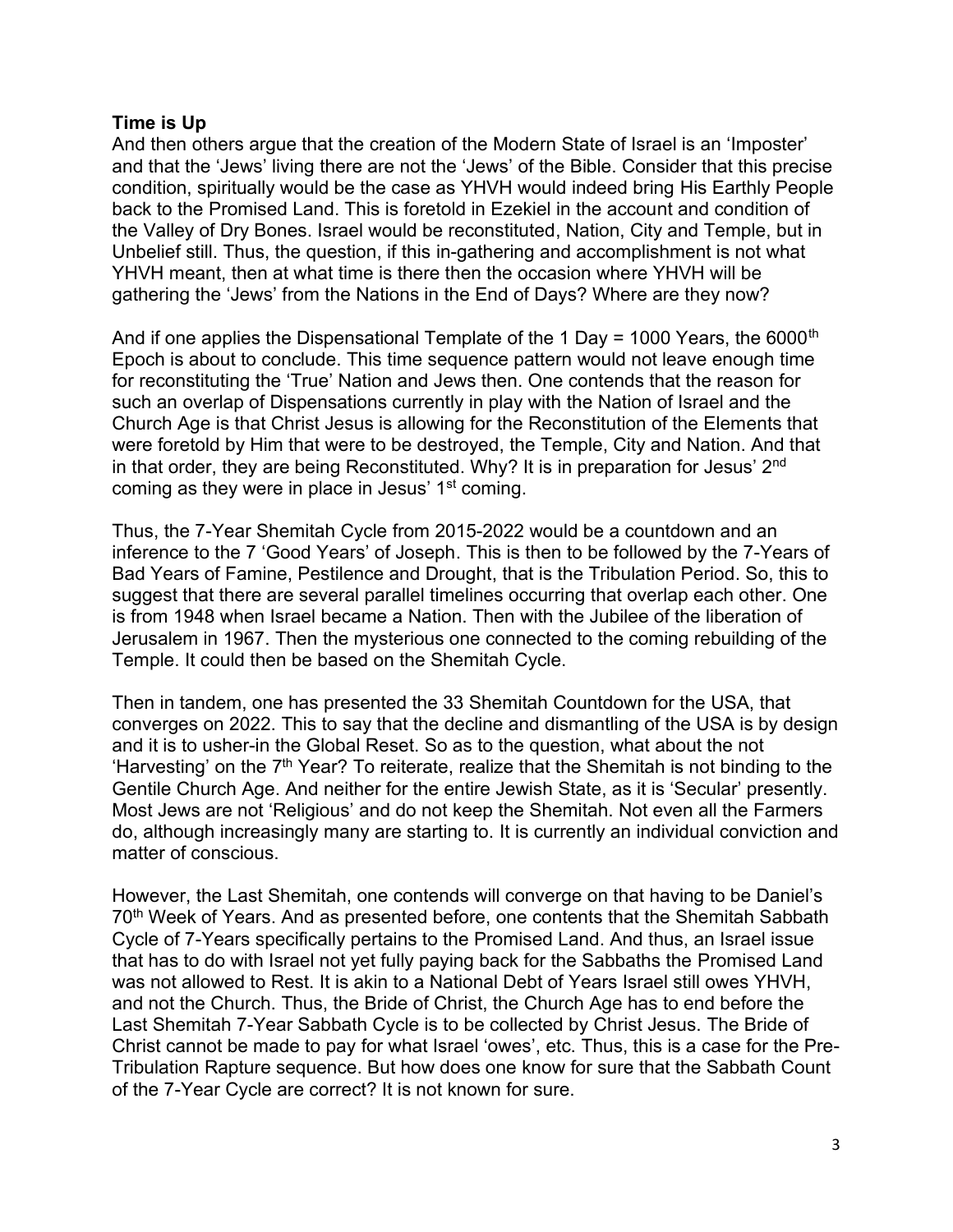#### **Why 1952?**

To reiterate, the year 1952 was the 1<sup>st</sup> Shemitah Year since Israel entered back into the Promised Land since 70 AD. But realize that the 'Shemitah' is referring to the 7<sup>th</sup> Year of the 7-Year Cycle. So, the 11th since 1952 will begin thereafter, thus from Fall 2022 to Fall 2029.And the Sabbath Cycles are based on when Israel entered the Promised Land with Joshua. So, sure, the timeline could be off. As to the question of how, now being in the 7<sup>th</sup> Year, (Fall 2021-Fall 2022) there is to be no Sowing, Pruning, or Harvesting. And as such, how is that relatable to the 'Harvesting' of Souls to close-out the Church Age then? Well, here is one's take.

#### *10 Reasons why the 2022-2029 Sabbath Cycle will be the 'Last Shemitah Cycle'*

*1. Israel and Church Body are currently overlapping, as never before. It is the Age of Grace. 2. Israel was brought back in Unbelief and Secular Modern State. So, no 'Collections' made yet.* 3. Israel is not now under the Headship nor Lordship of Jesus, the Messiah. But under *Imposter*. *4. Israel's Farmers, for the most part are not observing the Sabbath Cycle Rest for the Land. 5. Daniel's Last Week will consummate Promise to end issues with his Nation, City, Temple. 6. Jesus is our Rest but that in the Tribulation Period, Israel will re-engage in this count. Why? 7. Corresponds to Daniel's 70th Week, euphemism for a Sabbath Week where Debt is collected. 8. Such 'Weeks' is what Israel still owes YHVH for not allowing Land to Rest, not Bride of Christ. 9. The Psalm 90 factor of 70-years should thus be pegged to 1952, not 1948. = 2022. 10. The Church Age has to conclude before the 11th one, which means 'Judgment' begins.*

But one does subscribe to the Sabbath or Shemitah Year Count based on the work of Floyd Nolan Jones and Sir Robert Richardson. And lastly that of the work of Ken Johnson. For example, in one's own investigation before one was even aware of these 3 Researchers mentioned, one's own research produced various Charts and Articles that kept coming-up with the year 32 AD. In discovering the research of Floyd Nolen Floyd and Sir Robert Anderson and of Ken Johnson recently, they confirmed independently that 32 AD was the Year of the Crucifixion and also thus of the Commencement of the Church Age, etc.

Nolen Jones maps-out when Israel started to mark the Sabbath Cycles of the Promised Land, and it was not on Year 1 when Israel first entered the Promised Land. And the point is that it not also for the Modern Israel in Year 1 or 1948. The argument is essentially that it is the same pattern now as it was then. That the year 1952 is based on this original 1<sup>st</sup> Cause and entering of the Israelites into the Promised Land. And then, only thereafter in which a full Shemitah Cycle was observed later. It was from this Year Count that then synchronized the Nation with the Agricultural Harvest, etc.

And right down to 1952 and perhaps even the start of the Last Shemitah, to conclude the Promised made to Daniel. And notice that these Promises were pertaining to Daniel's Nation, City and Temple, not the Church Age Economy. So, this is the rationale and logic behind the theory. However, the count can be incorrect and, in that case, the whole Thesis is and will be off. But it is exciting to realize that regardless of the exact year, the Season of the Rapture and the soon transference to the Dispensation back to Israel is at the door and will occur in one's Generation.